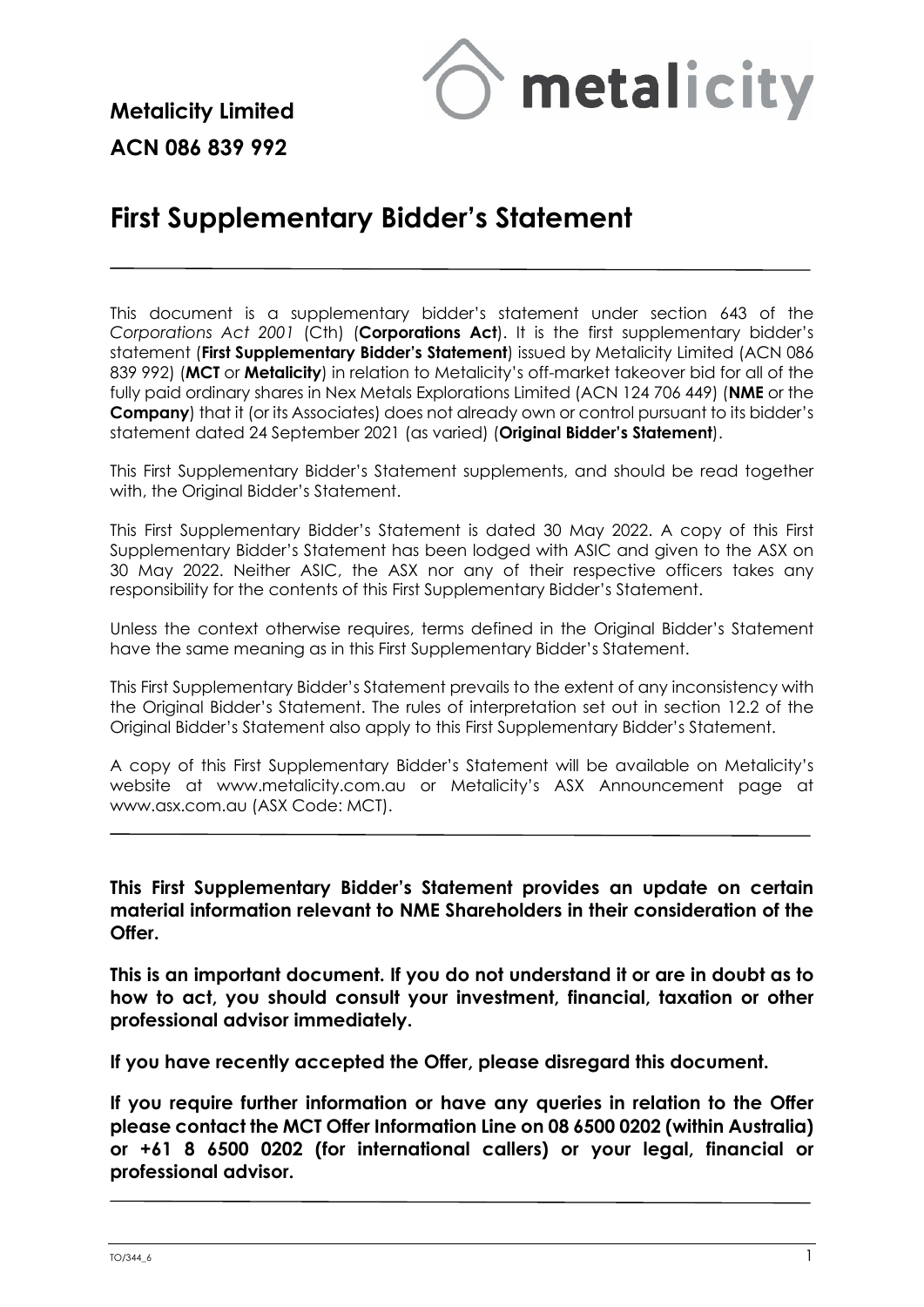#### **1. INDEPENDENT EXPERT'S REPORT CONCLUDES THE OFFER IS FAIR AND REASONABLE**

As set out in Metalicity's ASX announcement released on 10 May 2022[1](#page-1-0), Metalicity has obtained an Independent Expert's Report (**IER**) prepared by BDO Corporate Finance (WA) Pty Ltd (**BDO**), as independent expert, to provide an opinion for NME Shareholders on whether the Offer is fair and reasonable.

The IER concludes that, in the absence of a superior offer, the Offer is **fair and reasonable** to NME Shareholders (not associated with Metalicity).

As set out in section 10.3 of the IER, BDO considers the value of a NME Share prior to the Offer to be between nil and \$0.010, with a preferred value of \$0.003.

A copy of the IER accompanies Metalicity's ASX announcement released on 10 May 2022.

Metalicity engaged BDO to produce the IER for the purposes of orders made by the Takeovers Panel on 17 December 2021 in relation to the *Nex Metals Explorations Ltd 02* proceedings (the **Takeovers Panel Orders**[\)2](#page-1-1).

In accordance with the Takeovers Panel Orders, Metalicity dispatched a letter to NME Shareholders which attached a copy of the IER on 11 May 2022 (**MCT Letter to NME Shareholders**).

A copy of the MCT Letter to NME Shareholders as dispatched to NME Shareholders is set out in Annexure A of this First Supplementary Bidder's Statement.

#### **The Board of Metalicity encourages NME Shareholders to read the IER in its entirety.**

#### **2. RIGHTS ISSUE**

#### **2.1 Background to Rights Issue**

On 3 May 2022, Metalicity announced it is undertaking a fully underwritten prorata non-renounceable entitlement issue of 2 fully paid ordinary shares in the capital of Metalicity (**MCT Shares**) for every 7 MCT Shares held by eligible Metalicity shareholders at an issue price of \$0.005 per MCT Share together with 1 free option exercisable at \$0.01 each on or before the date which is two (2) years from the date of issue (**New Option**) for every 3 MCT Shares applied for and issued to raise up to \$3,650,751 (before costs) (the **Rights Issue**)[3.](#page-1-2)

Metalicity lodged a prospectus with the ASIC on 4 May 2022 to undertake the Rights Issue[4](#page-1-3) (**Rights Issue Prospectus**).

As set out in the Rights Issue Prospectus, the funds raised under the Rights Issue are intended to be applied to drilling and exploration and working capital (and the expenses of the Rights Issue). As the Rights issue is fully underwritten the full amount of \$3,650,751 (before costs) will be raised under the Rights Issue.

<span id="page-1-0"></span><sup>1</sup> Refer to Metalicity's ASX announcement titled 'Independent expert says offer for Nex is fair and reasonable' dated 10 May 2022.

<span id="page-1-1"></span><sup>2</sup> Refer to the Takeovers Panel's media release dated 17 December 2021 avaialble on Metalicity's ASX

<span id="page-1-2"></span>Announcement page at www.asx.com.au (ASX Code: MCT).<br>3 Refer to Metalicity's ASX announcement titled 'Fully underwritten non-renounceable rights issue to raise ~\$3.65m' dated 3 May 2022

<span id="page-1-3"></span><sup>4</sup> Refer to Metalicity's entitlement issue prospectus dated 4 May 2022.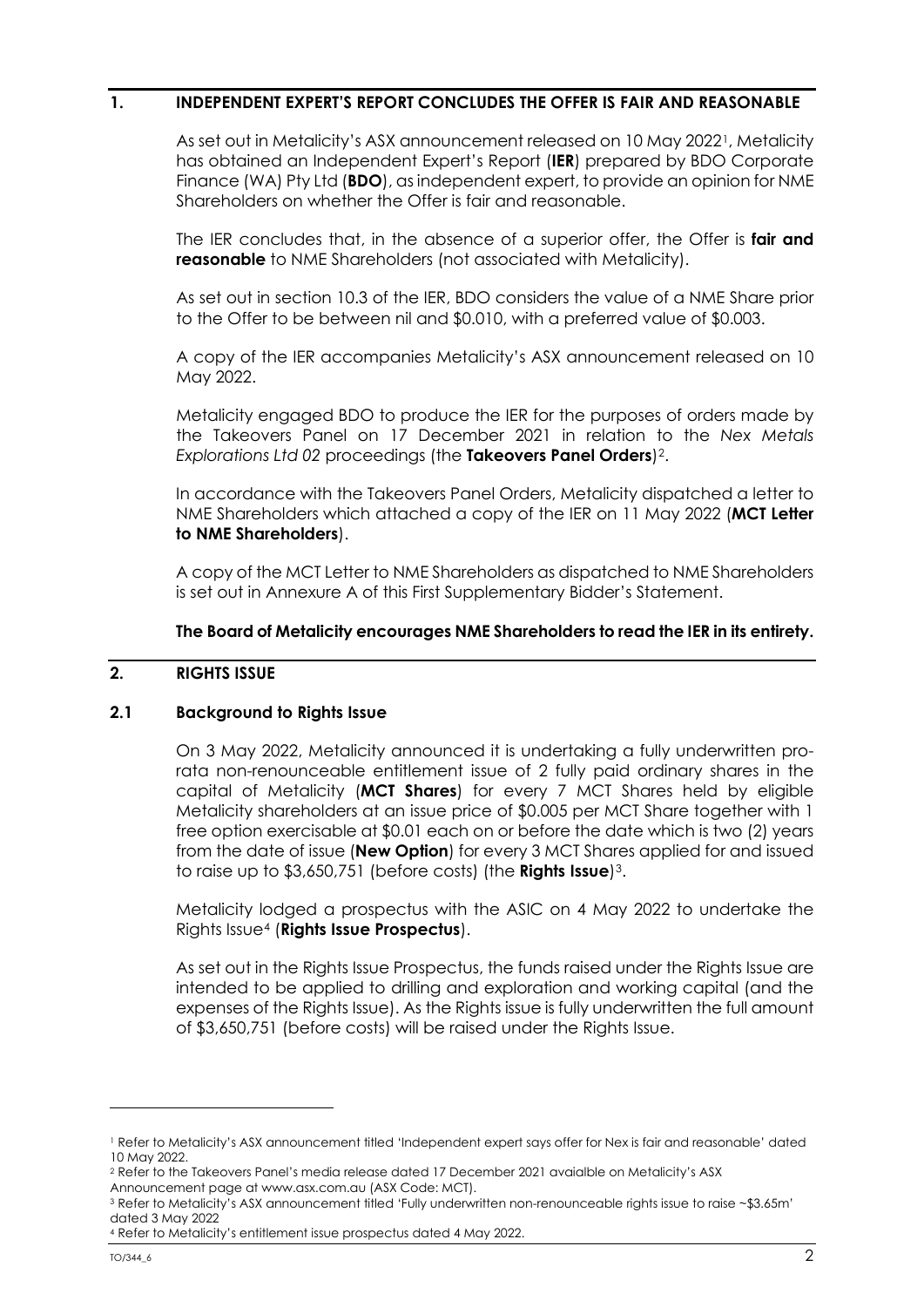The Rights Issue closed to eligible Metalicity shareholders on 24 May 2022. Any shortfall will be placed under the shortfall offer and/or taken up by the underwriter as outlined in the Rights Issue Prospectus.

Refer to the Rights Issue Prospectus for further details of the Rights Issue.

# **2.2 Effect of the Rights Issue**

Section 7 of the Original Bidder's Statement provides an overview of MCT and its subsidiaries following the acquisition by MCT of all of the NME Shares on issue, and the effect of the Offer on MCT and NME if the Offer is successful.

The purpose of this section 2 is to provide an update to section 7 of the Original Bidder's Statement (specifically, sections 7.4 to 7.6 of the Original Bidder's Statement), taking into account acceptances received under the Offer to date and the effects of the Rights Issue.

# **2.3 Effect of Completion of the Offer on MCT's Capital Structure**

There are a range of factors that may impact the number of MCT Shares that will be on issue following completion of the Offer, including the number of acceptances of the Offer, the number of unlisted securities exercised during the Offer Period (if any), and the number of MCT Shares otherwise issued by MCT during the Offer Period (if any).

Assuming that:

- (a) the Offer is accepted in respect of all NME Shares on issue as at the last practicable date prior to the date of this First Supplementary Bidder's Statement, being 24 May 2022 (excluding NME Shares already owned or controlled by Metalicity and its Associates);
- (b) the Rights Issue has completed (and all MCT Shares and New Options have been issued under the Rights Issue as contemplated by the Rights Issue Prospectus, including New Options issued to the underwriter to the Rights Issue); and
- (c) no other MCT Shares are issued prior to the Consideration being provided to all NME Shareholders who have accepted the Offer,

approximately 864,590,781 new MCT Shares will be issued to NME Shareholders, resulting in the number of MCT Shares on issue increasing to approximately 4,321,974,044. These new MCT Shares would represent approximately 20% of the total number of MCT Shares on issue at that time.

The total number of MCT Shares issued to NME Shareholders under the Offer, will represent approximately 29.26% of the total issued capital of the Combined Group.

A summary of the capital structure of the Combined Group based on these assumptions is set out below.

# **2.4 Information about MCT Securities showing the effect of the Offer**

Based on the assumptions in section 2.3 above, MCT's issued securities are set out in the following table: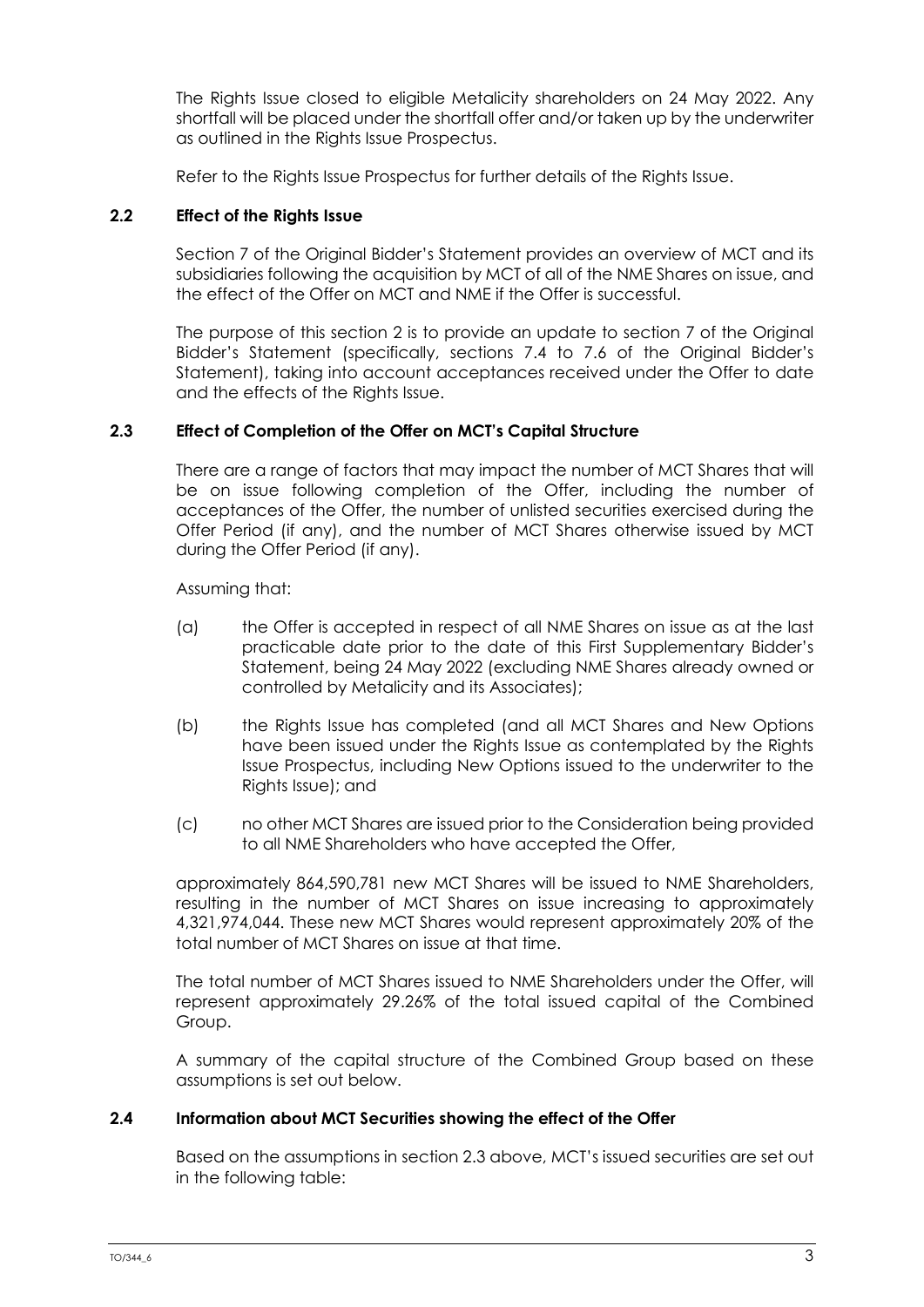| Total MCT Secu <u>rities</u>  | <b>Number</b> |
|-------------------------------|---------------|
| <b>MCT</b> Shares             | 4,321,974,044 |
| <b>MCT Listed Options</b>     | 263,383,430   |
| <b>MCT Unlisted Options</b>   | 117,495,182   |
| <b>MCT Performance Rights</b> | 82,084,110    |

| <b>Options</b>                                              | <b>Number</b> |
|-------------------------------------------------------------|---------------|
| <b>MCT Listed Options</b>                                   |               |
| exercisable at \$0.01 on or before 31 May 2024 <sup>1</sup> | 263,383,430   |
| <b>MCT Unlisted Options</b>                                 |               |
| exercisable at \$0.02 on or before 31 May 2022              | 10.785.715    |
| exercisable at \$0.08 on or before 14 Feb 2023              | 25,709,467    |
| exercisable at \$0.003 on or before 14 Aug 2022             | 25,000,000    |
| exercisable at \$0.003 on or before 13 Oct 2023             | 35,000,000    |
| exercisable at \$0.015 on or before 22 Jun 2024             | 21,000,000    |
| Notes:                                                      |               |

1. These Options comprise the New Options to be issued under the Rights Issue Prospectus, including New Options to be issued to the underwriter to the Rights Issue, and have an expiry date of two (2) years from the date of issue. As at the date of this First Supplementary Bidder's Statement, the New Options have not been issued. The above table assumes that all New Options to be issued under the Rights Issue Prospectus are issued on 31 May 2022.

| <b>Performance Rights</b>                                  | <b>Number</b> |
|------------------------------------------------------------|---------------|
| Vesting at a 20-day VWAP of \$0.06 expiring on 18 Dec 2022 | 36,754,966    |
| vesting at a 20-day VWAP of \$0.04 expiring on 18 Dec 2022 | 29,679,144    |
| vesting at a 20-day VWAP of \$0.05 expiring on 30 Jan 2023 | 15,650,000    |

No Shares, Options or Performance Rights on issue are subject to escrow restrictions, either voluntary or ASX imposed.

The above scenario is an example only and is not the only scenario that may eventuate.

The Offer extends to any person who becomes registered as a holder of NME Shares during the period from the Record Date until the end of the Offer Period.

#### **2.5 Basis for Preparation of the Pro Forma Financial Information**

The pro forma balance sheet set out below (**Pro Forma Balance Sheet**) has been prepared for illustrative purposes only and on the assumption that the acquisition of the ownership interest in NME occurred on one day, that is, there are no staged acquisitions.

The Pro Forma Balance Sheet has been prepared assuming MCT acquires 100% of NME and the Rights Issue is completed.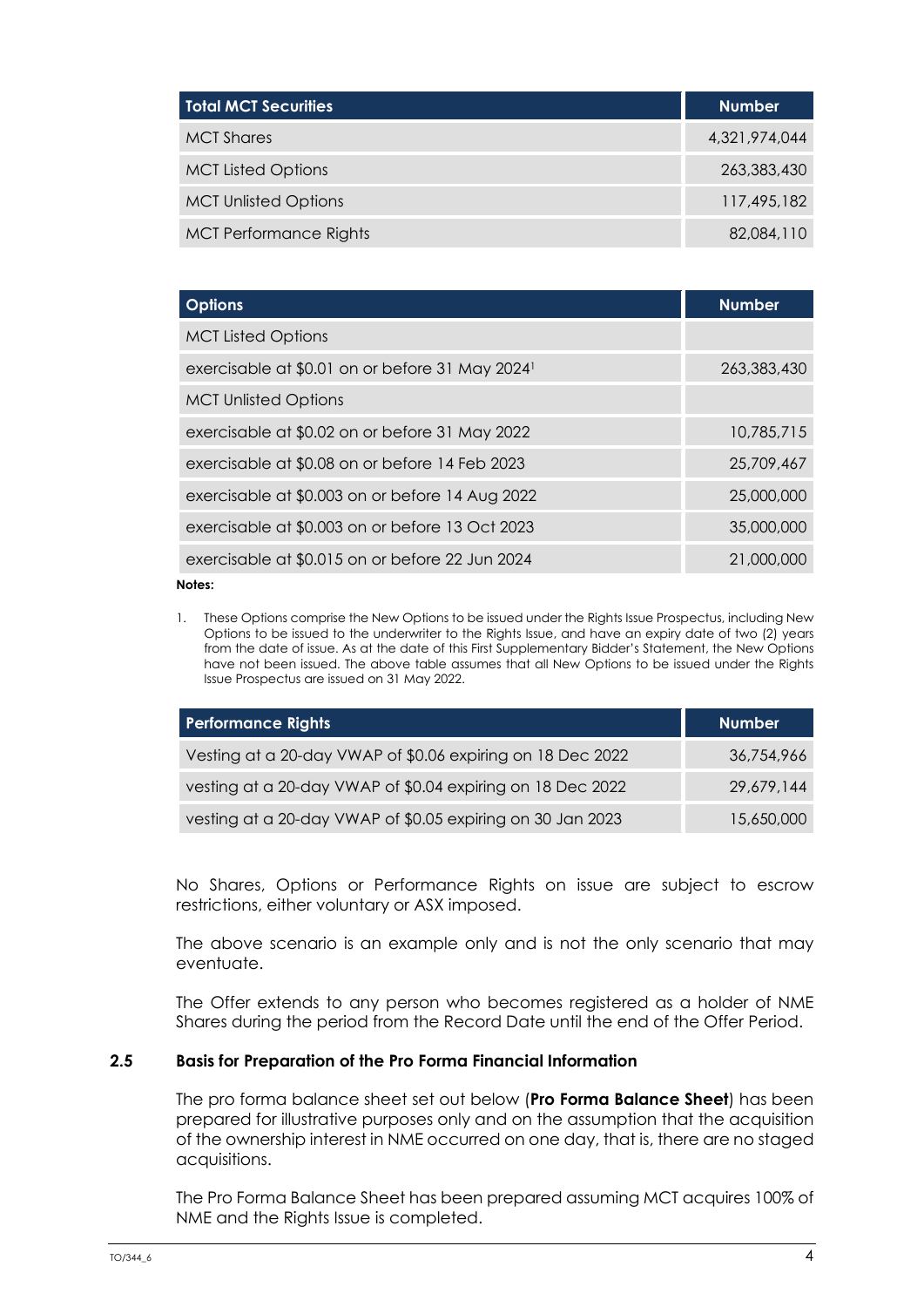The Pro Forma Balance Sheet has been prepared in accordance with the measurement and recognition principles of International Financial Reporting Standards.

The Pro Forma Balance Sheet has not been audited and may be subject to changes arising from an audit process if an audit was performed on them. The unaudited consolidated balance sheet of NME as at 31 December 2021 and unaudited consolidated balance sheet of MCT as at 31 December 2021 are also presented below.

The Pro Forma Balance Sheet is indicative only. MCT has drawn its own conclusions based on the known facts and other publicly available information.

This section should be read in conjunction with the underlying financial information from which it was extracted, and the accounting policies of MCT and NME as disclosed in their most recent financial reports.

#### **Unaudited Pro-Forma Combined Group Balance Sheet if MCT acquires 100% of NME and assuming completion of the Rights Issue**

|                                                | <b>MCT</b>               | <b>NME</b>               | <b>Appendix 5B</b>  | <b>Eliminations</b> | <b>PROFORMA</b>     |
|------------------------------------------------|--------------------------|--------------------------|---------------------|---------------------|---------------------|
|                                                | 31 Dec. 2021             | 31 Dec. 2021             | <b>Adjustments</b>  |                     | S.                  |
|                                                | (UNAUDITED) <sup>1</sup> | (UNAUDITED) <sup>2</sup> | $\mathsf{S}$        |                     |                     |
|                                                | $\boldsymbol{\zeta}$     | $\boldsymbol{\xi}$       |                     |                     |                     |
| <b>Assets</b>                                  |                          |                          |                     |                     |                     |
| <b>Current Assets</b>                          |                          |                          |                     |                     |                     |
| Cash and Cash<br>Equivalents                   | 2,000,857                | 52,714                   | 2,003,1223          |                     | 4,056,693           |
| Trade and Other<br>Receivables                 | 149,636                  | 3,204                    |                     |                     | 152,840             |
| Other Assets                                   | 3,135,218                | 22,034                   |                     |                     | 3,157,252           |
| <b>Total Current Assets</b>                    | 5,285,711                | 77,952                   | 2,003,122           | $\mathbf 0$         | 7,366,785           |
| <b>Non-Current Assets</b>                      |                          |                          |                     |                     |                     |
| Exploration and<br>evaluation expenditure      | 6,615,479                | 1,010,379                | 598,000 4           | 8,996,345 5         | 17,220,203          |
| Plant and Equipment                            | 21,086                   | 67,437                   |                     |                     | 88,523              |
| Right of Use Assets                            | 17,398                   |                          |                     |                     | 17,398              |
| <b>Total Non-Current Assets</b>                | 6,653,963                | 1,077,816                | 598,000             | 8,996,345           | 17,326,124          |
| <b>Total Assets</b>                            | 11,939,674               | 1,155,768                | 2,601,122           | 8,996,345           | 24,692,909          |
| <b>Liabilities</b>                             |                          |                          |                     |                     |                     |
| <b>Current Liabilities</b>                     |                          |                          |                     |                     |                     |
| Trade and Other<br>Payables                    | 1,061,487                | 2,776,505                | $\Omega$            |                     | 3,837,992           |
| <b>Borrowings</b>                              | $\Omega$                 | 475,087                  | 165,000             |                     | 640,087             |
| Provision                                      | 67,524                   | 271,816                  |                     |                     | 339,340             |
| Lease Liability                                | 17,479                   |                          |                     |                     | 17,479              |
| <b>Total Current Liabilities</b>               | 1,146,490                | 3,523,408                | 165,000             | $\mathbf 0$         | 4,834,898           |
| <b>Non-Current Liabilities</b>                 |                          |                          |                     |                     |                     |
| Lease Liability                                | $\overline{a}$           | $\blacksquare$           | $\bar{\phantom{a}}$ |                     | $\mathsf{O}\xspace$ |
| <b>Total Non-Current</b><br><b>Liabilities</b> | 0                        | 0                        | 0                   | $\mathbf 0$         | 0                   |
| <b>Total Liabilities</b>                       | 1,146,490                | 3,523,408                | 165,000             | $\mathbf 0$         | 4,834,898           |
| <b>Net Assets</b>                              | 10,793,184               | (2,367,640)              | 2,436,122           | 8,996,345           | 19,858,011          |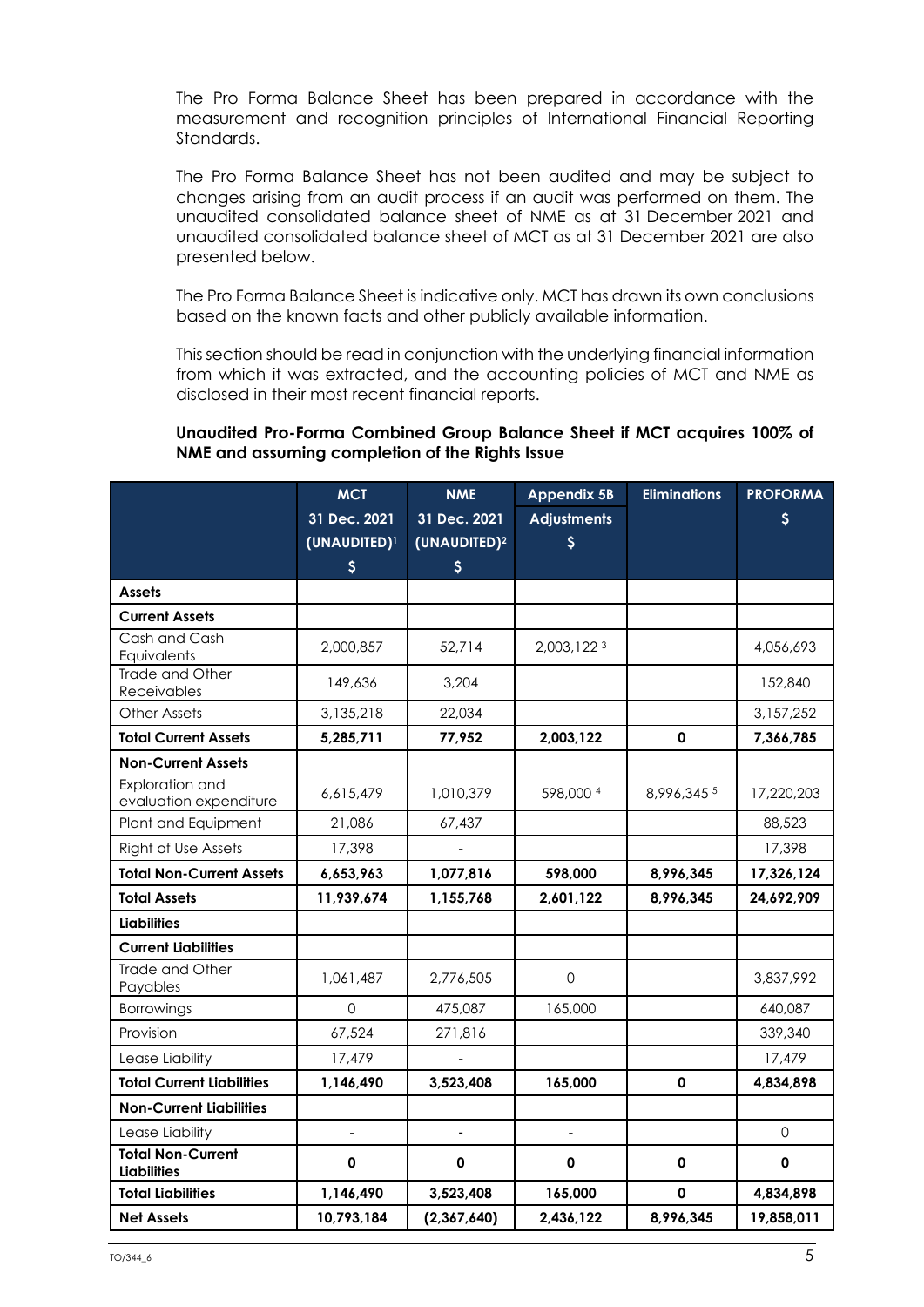| <b>EQUITY</b>            |                |              |             |                             |                |
|--------------------------|----------------|--------------|-------------|-----------------------------|----------------|
| <b>Issued capital</b>    | 59,011,603     | 24,058,753   | 3,344,122 6 | $(17,637,048)$ <sup>7</sup> | 68,777,430     |
| Other reserves           | 5,651,367      | 2,260,245    |             | (2,260,245)                 | 5,651,367      |
| Accumulated losses       | (53, 771, 103) | (28,686,638) | (908,000)   | 28,893,638                  | (54, 472, 103) |
| Non-Controlling Interest | (98, 683)      |              |             |                             | (98, 683)      |
| <b>TOTAL EQUITY</b>      | 10,793,184     | (2,367,640)  | 2,436,122   | 8,996,345                   | 19,858,011     |

#### **Notes:**

- 1. Extracted from the unaudited consolidated statement of financial position of Metalicity Ltd as at 31 December 2021.
- 2. Extracted from the unaudited consolidated statement of financial position of Nex Metals Explorations Limited as at 31 December 2021.
- 3. Cash balance has been adjusted to reflect unaudited net cash inflows/(outflows) of \$(1,292,000) and \$(42,000) for Metalicity and Nex Metals respectively in the period from 1 January 2022 to 31 March 2022 as presented in each companies Appendix 5Bs lodged with the ASX, plus capital raising, net of transaction costs, totalling \$3,339,122 undertaken by Metalicity in the period subsequent to 31 December 2021 plus the conversion of options into shares, raising \$653,178.
- 4. Exploration and evaluation spend attributed to investing cashflows as recorded in Metalicity and Nex Metals' respective Appendix 5Bs in the period 1 January 2022 to 31 March 2022.
- 5. Fair value adjustment attributed to exploration and evaluation assuming Metalicity acquires 100% of Nex Metals under this Bidders Statement.
- 6. Capital raising, net of transaction costs, totalling \$3,339,122 undertaken by Metalicity in the period subsequent to 31 December 2021 plus the conversion of options into shares, raising \$653,178.
- 7. Eliminating entries on consolidation of Nex Metals Explorations Limited.

#### **3. RELEVANT INTEREST OF METALICITY AND ITS ASSOCIATES IN NME**

As at the date of this First Supplementary Bidder's Statement (and not accounting for any acceptances that may be received under the Offer on 30 May 2022), Metalicity and its Associates hold a Relevant Interest in 91,450,106 NME Shares, representing approximately 34.25% of the total NME Shares on issue.

#### **4. OFFER PERIOD**

The Offer will close at 5:00pm (Perth time) on 15 June 2022, unless withdrawn or further extended.

#### **5. CONSENTS**

The persons identified in the table below have given and have not, before the date of issue of this First Supplementary Bidder's Statement, withdrawn their consent to:

- (a) be named in this First Supplementary Bidder's Statement in the form and context in which they are named;
- (b) the inclusion of their respective reports or statements noted next to their names and the references to those reports or statements in the form and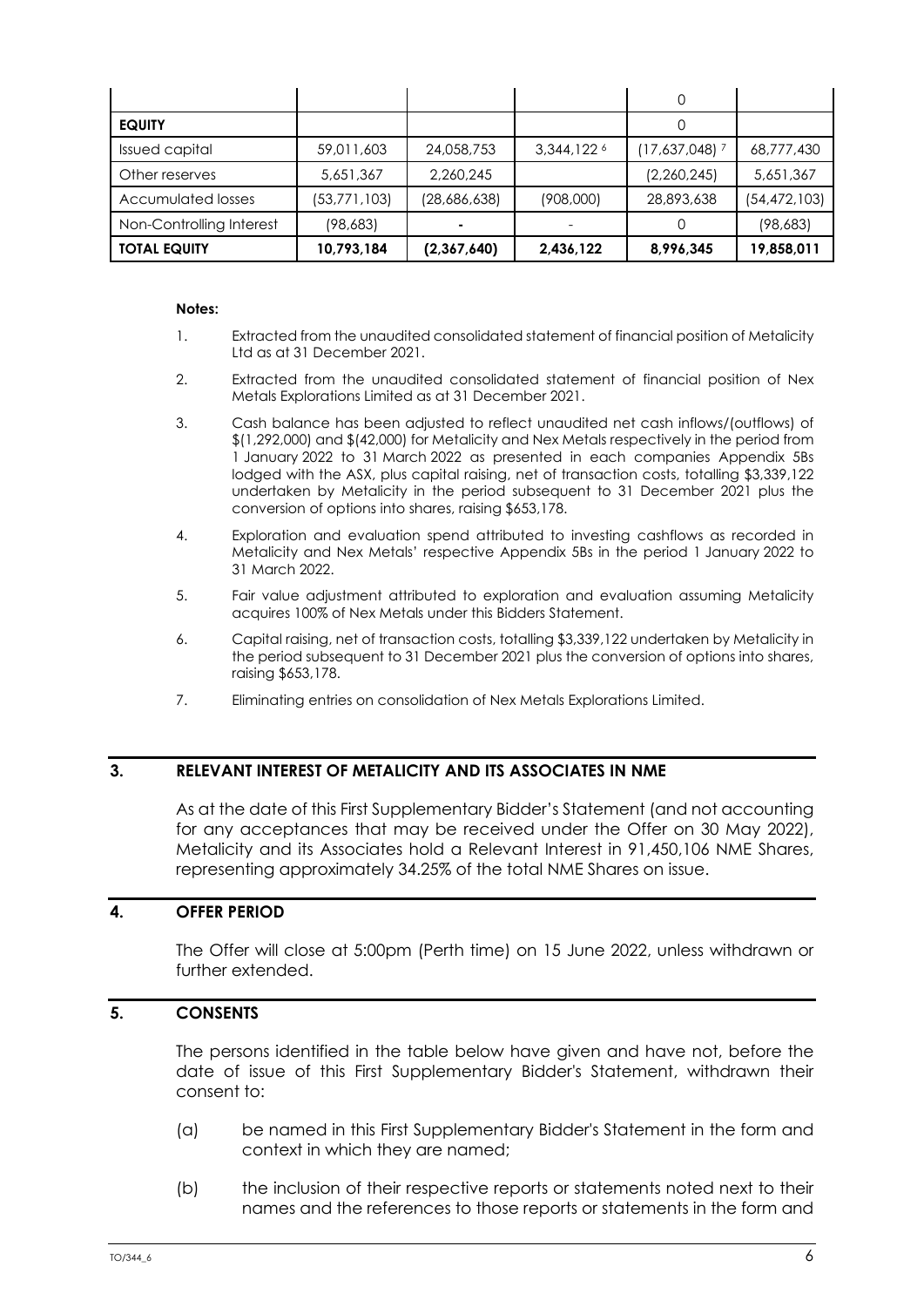context in which they are included in this First Supplementary Bidder's Statement; and

(c) the inclusion of other statements in this First Supplementary Bidder's Statement that are based on or referable to statements made in those reports or statements, or that are based on or referable to other statements made by those persons in the form and context in which they are included.

| Name of Person                            | Named As           | <b>Reports or Statements</b> |
|-------------------------------------------|--------------------|------------------------------|
| <b>BDO Corporate Finance (WA) Pty Ltd</b> | Independent Expert | <b>IER</b>                   |

Each of the above persons:

- (a) has not caused or authorised the issue of this First Supplementary Bidder's Statement;
- (b) does not make, or purport to make, any statement in this First Supplementary Bidder's Statement other than those statements referred to above and as consented to by that person; and
- (c) to the maximum extent permitted by law, expressly disclaims and takes no responsibility for any part of this First Supplementary Bidder's Statement other than as described in this section with the person's consent.

As permitted by ASIC Class Order 13/521, this First Supplementary Bidder's Statement contains statements that are made, or based on statements made, in documents lodged with ASIC or the ASX (in compliance with the Listing Rules). Pursuant to this Class Order, the consent of persons such statements are attributed to is not required for the inclusion of those statements in this First Supplementary Bidder's Statement.

As required by ASIC Class Order 13/521, any NME Shareholder who would like to receive a copy of any of these documents (or relevant parts of those documents) may obtain a copy free of charge within 2 Business Days of the request by contacting Metalicity on 08 6500 0202 (within Australia) or +61 8 6500 0202 (for international callers) between 9:00am and 5:00pm (WST) on Business Days.

Copies of ASX announcements made by Metalicity are available on Metalicity's website at [www.metalicity.com.au](http://www.metalicity.com.au/) or Metalicity's ASX Announcement page at www.asx.com.au (ASX Code: MCT).

Additionally, as permitted by ASIC Corporations (Consents to Statements) Instrument 2016/72, this First Supplementary Bidder's Statement may include or be accompanied by certain statements:

- (a) fairly representing a statement by an official person; or
- (b) from a public official document or a published book, journal or comparable publication.

Pursuant to that instrument, the consent of persons such statements are attributed to is not required for inclusion of those statements in this First Supplementary Bidder's Statement.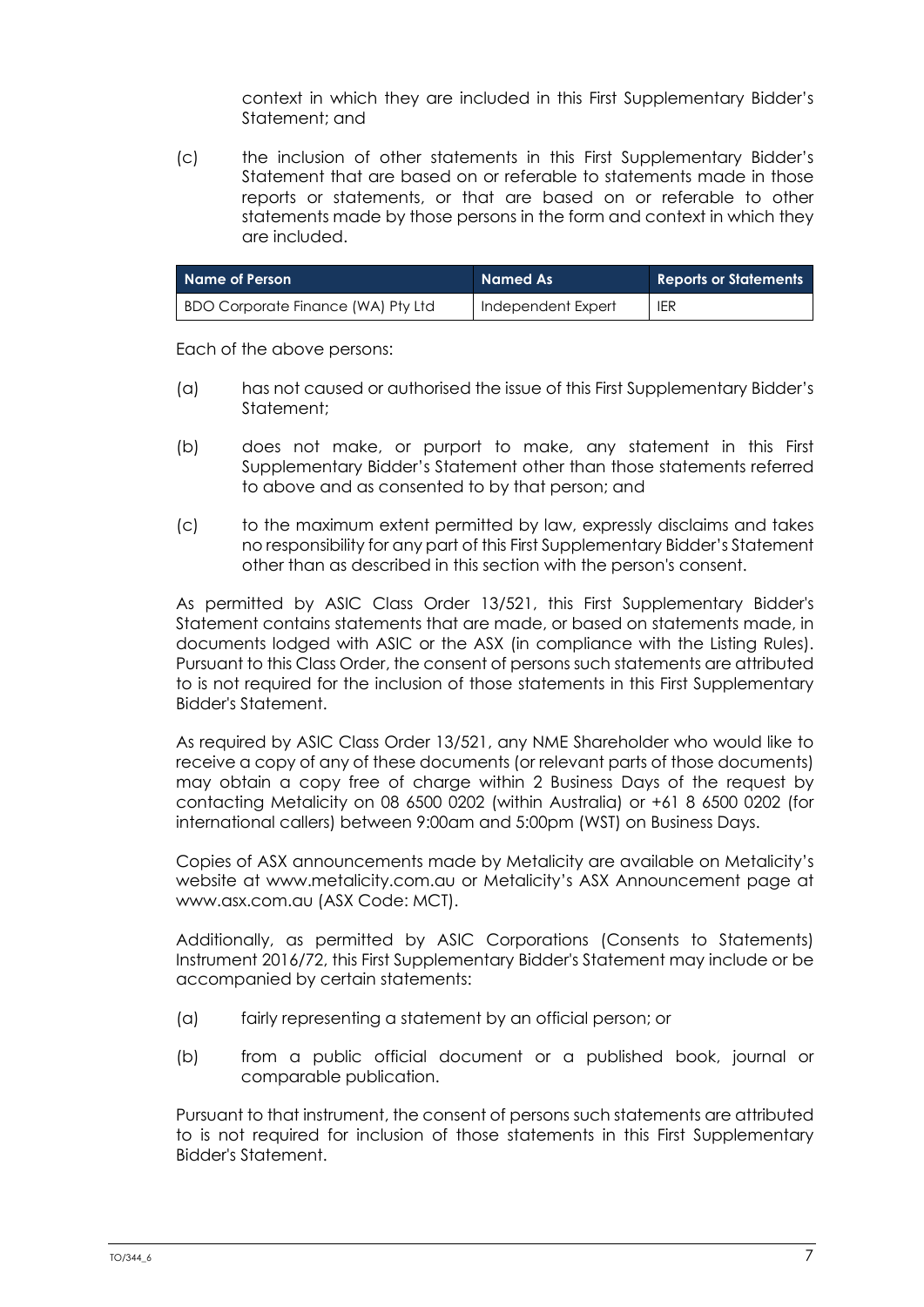# **6. AUTHORISATION**

This First Supplementary Bidder's Statement has been approved by a resolution passed by the directors of Metalicity.

Dated 30 May 2022

Signed for and on behalf of Metalicity:

art

**Justin Barton Managing Director Metalicity Limited**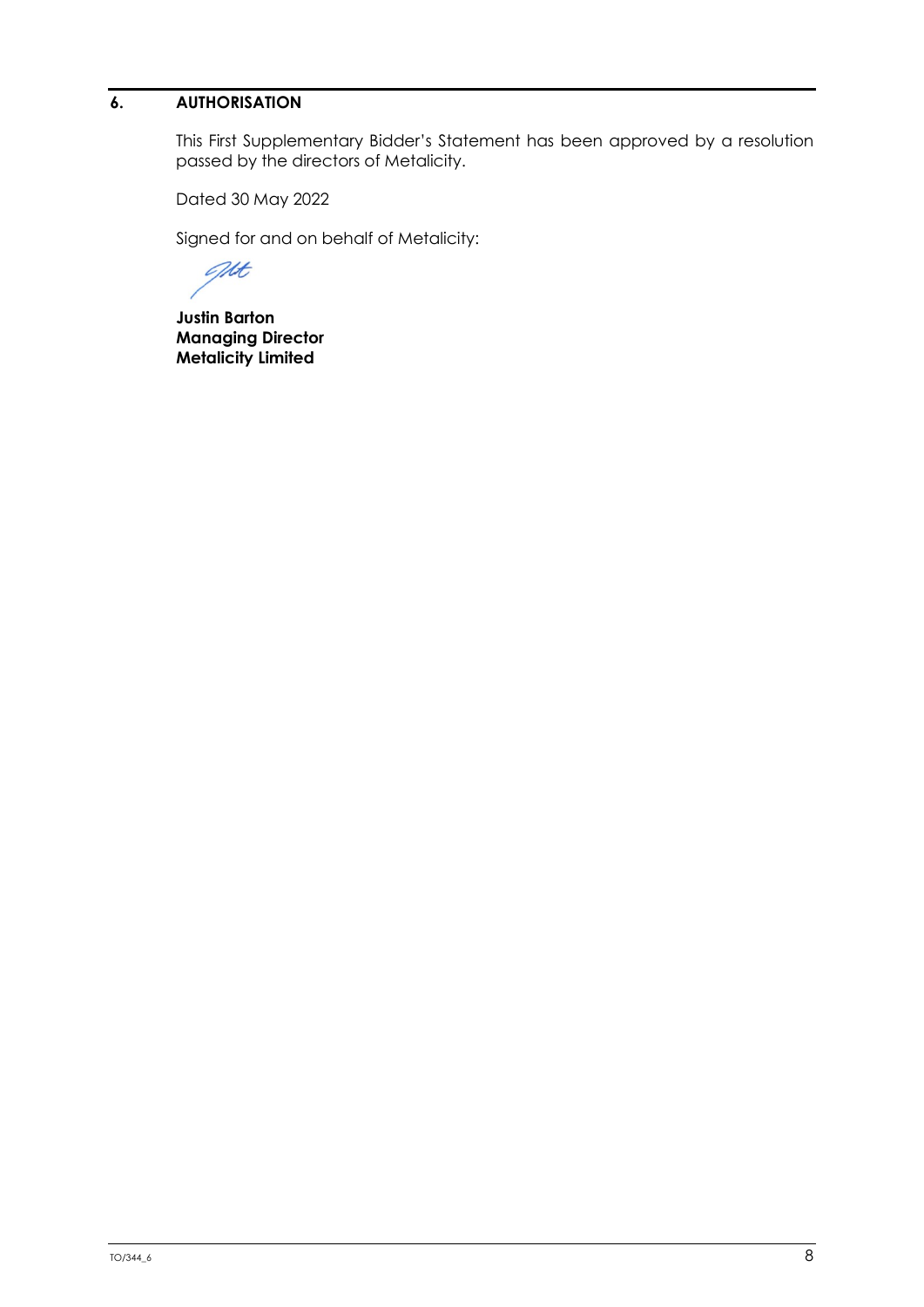# **ANNEXURE A – MCT LETTER TO NME SHAREHOLDERS**

11 May 2022 The Shareholders Nex Metals Explorations Ltd

Dear Shareholder

# **Independent Expert says Offer for Nex Metals is Fair and Reasonable**

We refer to the offers made by Metalicity Limited (ACN 086 839 992) (**Metalicity**) dated 14 October 2021 in relation to its off-market takeover bid for all of the fully paid ordinary shares in Nex Metals Explorations Limited (ACN 124 706 449) (**Nex Metals**) (the **Offer**) pursuant to its bidder's statement dated 24 September 2021 (as varied) (**Bidder's Statement**).

An important part of the process related to the Offer is the completion of an Independent Expert's Report (**IER**) to provide an opinion to Nex Metals shareholders on whether the Offer is fair and reasonable.

The IER has now been completed by BDO Corporate Finance, one of the leading accounting firms in Australia. **The IER concludes that, in the absence of a superior offer, the Offer is fair and reasonable to Nex Metals shareholders**.

The IER states that the Offer is fair, as it was valued as greater than the Independent Expert's **valuation estimate for Nex Metals of nil to \$0.01 per Nex Metals share (\$0.003 preferred value**). The IER also states that the Offer is reasonable as **the position of Nex Metals shareholders if the Offer is accepted is more advantageous than the position if the Offer is not accepted**.

Nex Metals shareholders should also note that the Independent Technical Specialist did not attribute any value to the Kookynie Tailings Project, as it considers that any value generated would likely be offset by the cost of rehabilitating the project. In any event, Metalicity disputes that Nex Metals owns the tailings project as alleged by Nex Metals.

A copy of the IER is **enclosed** with this letter and Nex Metals shareholders are encouraged to read the comprehensive report in its entirety. Other than Metalicity's Bidder's Statement, to date the IER is the only real professional material available to assist Nex Metals shareholders in deciding whether to accept the Offer. So far, the Takeovers Panel has declared two attempts by the Nex Metals board to issue a target's statement in response to the Offer to be deficient and misleading.

For those Nex Metals shareholders that have not yet accepted the Offer, the completion of the IER provides an independent opinion on its merits, and we encourage Nex Metals shareholders to take into account the IER when deciding whether to accept the Offer. The rationale behind the Offer remains unchallenged – the best and most effective way to develop the Kookynie and Yundamindra Gold Project is to have it managed and funded by a single entity. Metalicity's track record in developing the project to date, and in its financial and technical capacity to continue this development have not been in question. We believe the single biggest value driver for all shareholders will be progressing the successful development of the project, and the sooner we can achieve this the sooner we can work towards realising this value.

If you have lost or misplaced your Acceptance Form under the Offer and want a new one - please email [capitalmarkets@linkmarketservices.com.au](mailto:capitalmarkets@linkmarketservices.com.au) with the subject line "NME Takeover by MCT".